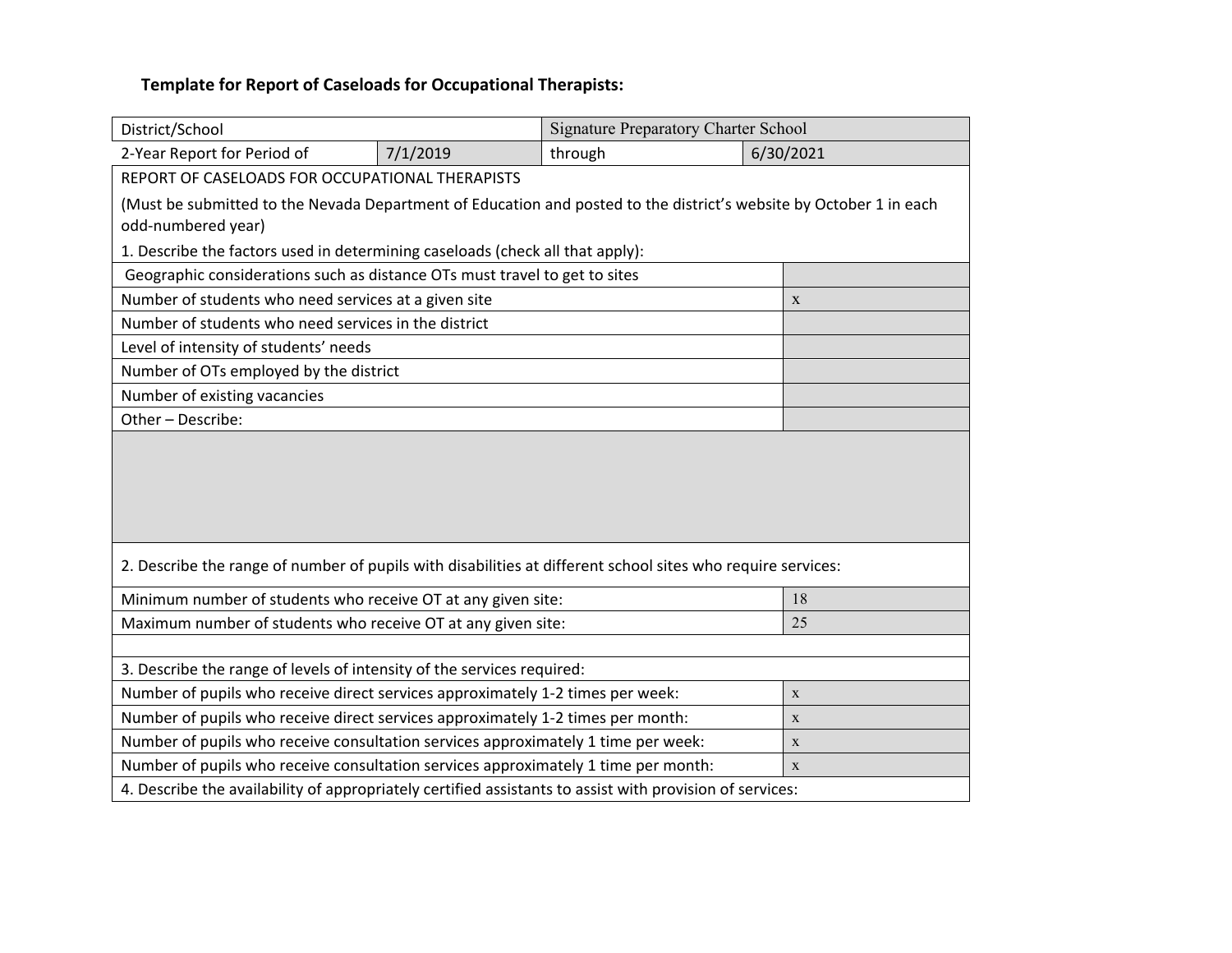| Signature Prep has employed an OT and COTA to provide students services as needed.                                                                                                              |                  |  |  |  |  |
|-------------------------------------------------------------------------------------------------------------------------------------------------------------------------------------------------|------------------|--|--|--|--|
| 5. Describe the geographic factors that affect the ability of therapists to travel to provide the services (check all that<br>apply and provide a brief description):                           |                  |  |  |  |  |
| Travel time / distance. Describe:                                                                                                                                                               | NA               |  |  |  |  |
| Weather conditions. Describe:                                                                                                                                                                   | NA               |  |  |  |  |
| Other-Describe:                                                                                                                                                                                 |                  |  |  |  |  |
| Signature Prep has just one campus. There are no difficulties associated with travel between campuses.                                                                                          |                  |  |  |  |  |
| 6. Describe the degree to which the district expects occupational therapists to participate in meetings pertaining to the<br>pupils:                                                            |                  |  |  |  |  |
| Signature Prep expects OTs to participate in all meetings associated with students they serve.<br>7. Provide the number of occupational therapist vacancies experienced by the district in this | $\boldsymbol{0}$ |  |  |  |  |
| reporting period:                                                                                                                                                                               |                  |  |  |  |  |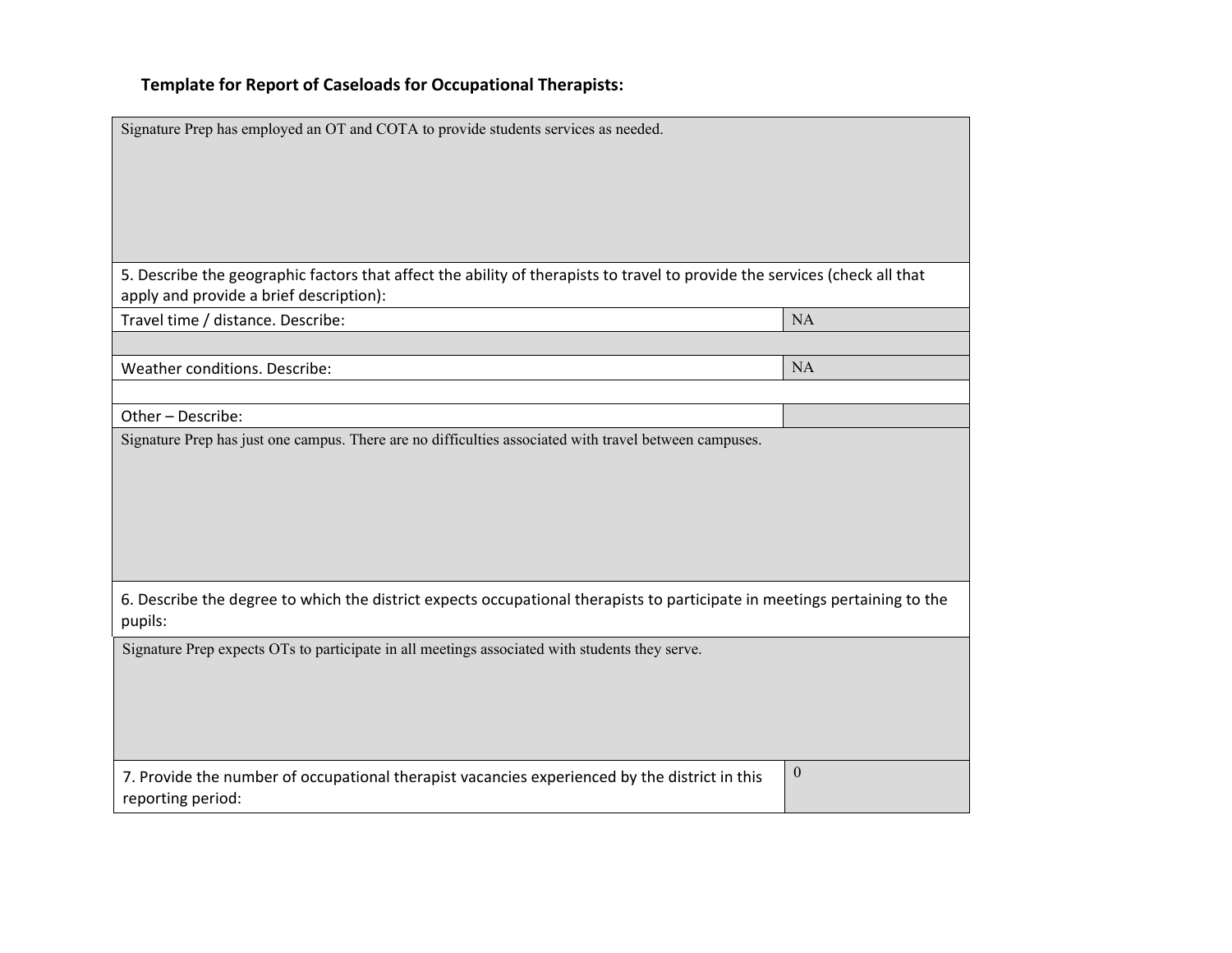8. Describe the efforts made by the district for the recruitment and retention of occupational therapists:

Signature Prep contracts related services and have been able to retain OT services.

| <b>District</b>                                                               |                     |                                         |                          |                 |                     |                                   |
|-------------------------------------------------------------------------------|---------------------|-----------------------------------------|--------------------------|-----------------|---------------------|-----------------------------------|
| 2-Year Report for Period of                                                   |                     | 7/1/2019                                | through                  |                 | 6/30/2021           |                                   |
| 9. List the number and caseload of each OT employed in this reporting period: |                     |                                         |                          |                 |                     |                                   |
| Full Time Occupational Therapists (OTs)                                       |                     | Part-Time Occupational Therapists (OTs) |                          |                 |                     |                                   |
| <b>Full-Time Ots</b><br>(FT OT)                                               | Maximum<br>Caseload | Employee (E) or $ $<br>Contracted (C)   | Part-Time OTs<br>(PT OT) | % FTE<br>Worked | Maximum<br>Caseload | Employee (E) or<br>Contracted (C) |
| FT OT #1                                                                      |                     |                                         | PT OT #1                 | 50%             | 25                  | $\mathbf C$                       |
| FT OT #2                                                                      |                     |                                         | PT OT #2                 |                 |                     |                                   |
| FT OT #3                                                                      |                     |                                         | PT OT #3                 |                 |                     |                                   |
| FT OT #4                                                                      |                     |                                         | PT OT #4                 |                 |                     |                                   |
| FT OT #5                                                                      |                     |                                         | PT OT #5                 |                 |                     |                                   |
| FT OT #6                                                                      |                     |                                         | PT OT #6                 |                 |                     |                                   |
| FT OT #7                                                                      |                     |                                         | PT OT #7                 |                 |                     |                                   |
| FT OT #8                                                                      |                     |                                         | PT OT #8                 |                 |                     |                                   |
| FT OT #9                                                                      |                     |                                         | PT OT #9                 |                 |                     |                                   |
| <b>FT OT #10</b>                                                              |                     |                                         | <b>PT OT #10</b>         |                 |                     |                                   |
| FT OT #11                                                                     |                     |                                         | <b>PT OT #11</b>         |                 |                     |                                   |